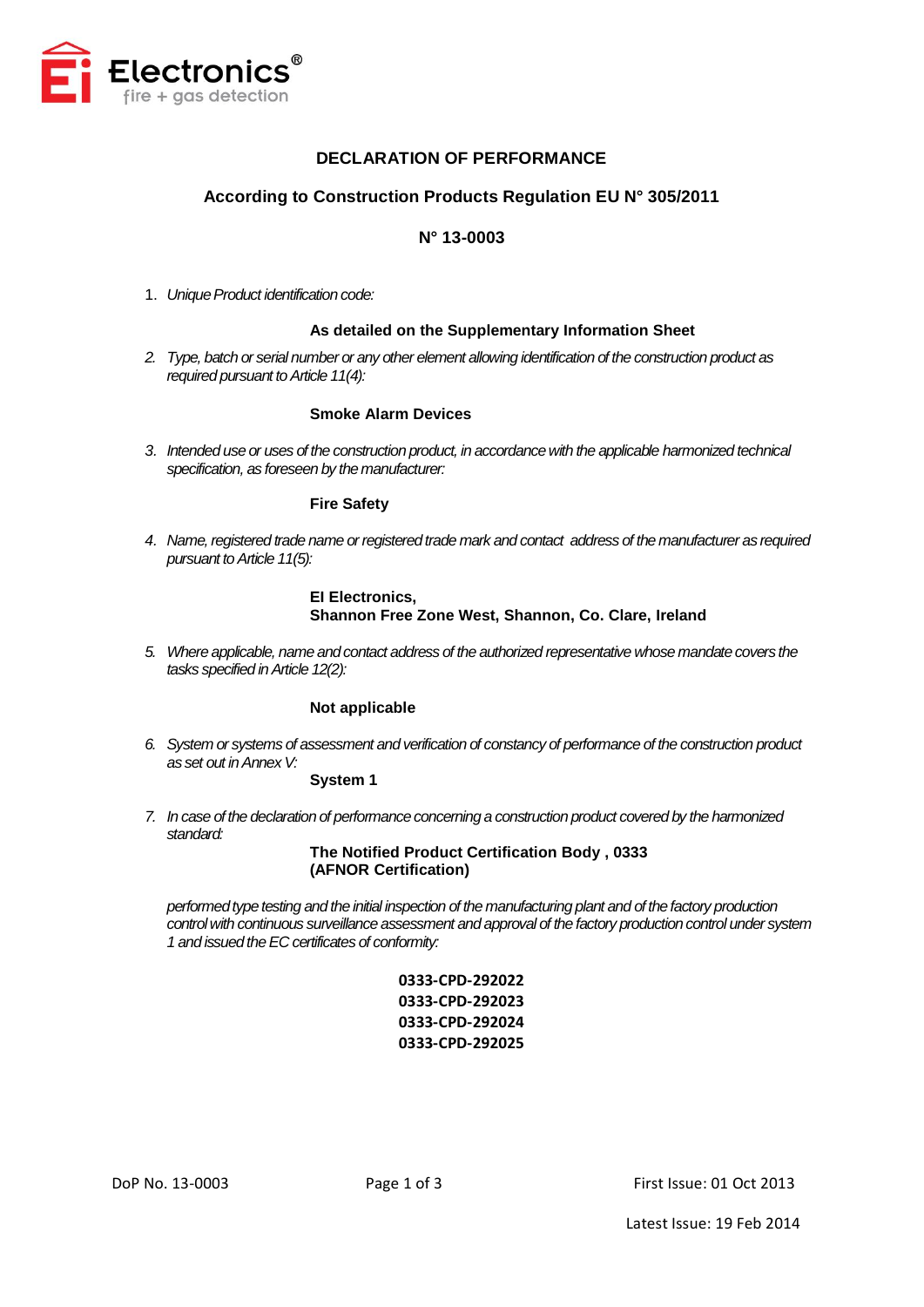

*8. In case of the declaration of performance concerning a construction product for which a European Technical Assessment has been issued:*

## **Not applicable, see item 7**

### *9. Declared performance:*

All requirements including all Essential Characteristics and the corresponding performances for the intended use or uses indicated in point 3 above have been determined as described in the hEN mentioned in the table below.

| <b>Essential characteristics</b>                                                                                        | Performance | Harmonized technical specification                                                                                              |
|-------------------------------------------------------------------------------------------------------------------------|-------------|---------------------------------------------------------------------------------------------------------------------------------|
|                                                                                                                         |             | EN14604:2005/AC:2008 Clauses                                                                                                    |
| Nominal activation conditions / Sensitivity, Response<br>delay (response time) and Performance under fire<br>conditions | passed      | 4.12, 4.18, 5.2, 5.3, 5.4, 5.5, 5.6, 5.15, 5.17, 5.18,<br>$5.19.5.20$ <sup>1</sup>                                              |
| Operational reliability                                                                                                 | passed      | 4.1, 4.2, 4.3, 4.4, 4.5, 4.6, 4.7, 4.8, 4.9, 4.10, 4.11,<br>4.13, 4.14, 4.15, 4.16, 4.17, 4.19, 5.11, 5.16, 5.22,<br>5.23, 5.24 |
| Tolerance to supply voltage                                                                                             | passed      | 5.21                                                                                                                            |
| Durability of operational reliability and response delay:<br>temperature resistance                                     | passed      | 5.7, 5.8                                                                                                                        |
| Durability of operational reliability<br>Vibration resistance                                                           | passed      | 5.12.5.13                                                                                                                       |
| Durability of operational reliability,<br>Humidity resistance                                                           | passed      | 5.9                                                                                                                             |
| Durability of operational reliability,<br>Corrosion resistance                                                          | passed      | 5.10                                                                                                                            |
| Durability of operational reliability,<br>electrical stability                                                          | passed      | 5.14                                                                                                                            |

- *1. 5.20(Optional Alarm Silence Facility)applies to products listed onlyin table A of Supplementary Sheet A*
- *10. The performance of the product identified in points 1 and 2 is in conformity with the declared performance in point 9. This declaration of performance is issued under the sole responsibility of the manufacturer identified in point 4.*

*Signed for and on behalf of the manufacturer by:*

Mirhael Ryme

Dr. Michael Byrne Director of Engineering

\_\_\_\_\_\_\_\_\_\_\_\_\_\_\_\_\_\_\_\_\_\_\_\_\_\_\_\_\_\_\_\_ \_\_\_\_\_\_\_\_\_\_\_\_\_\_\_\_\_\_\_\_ 19 February 2014